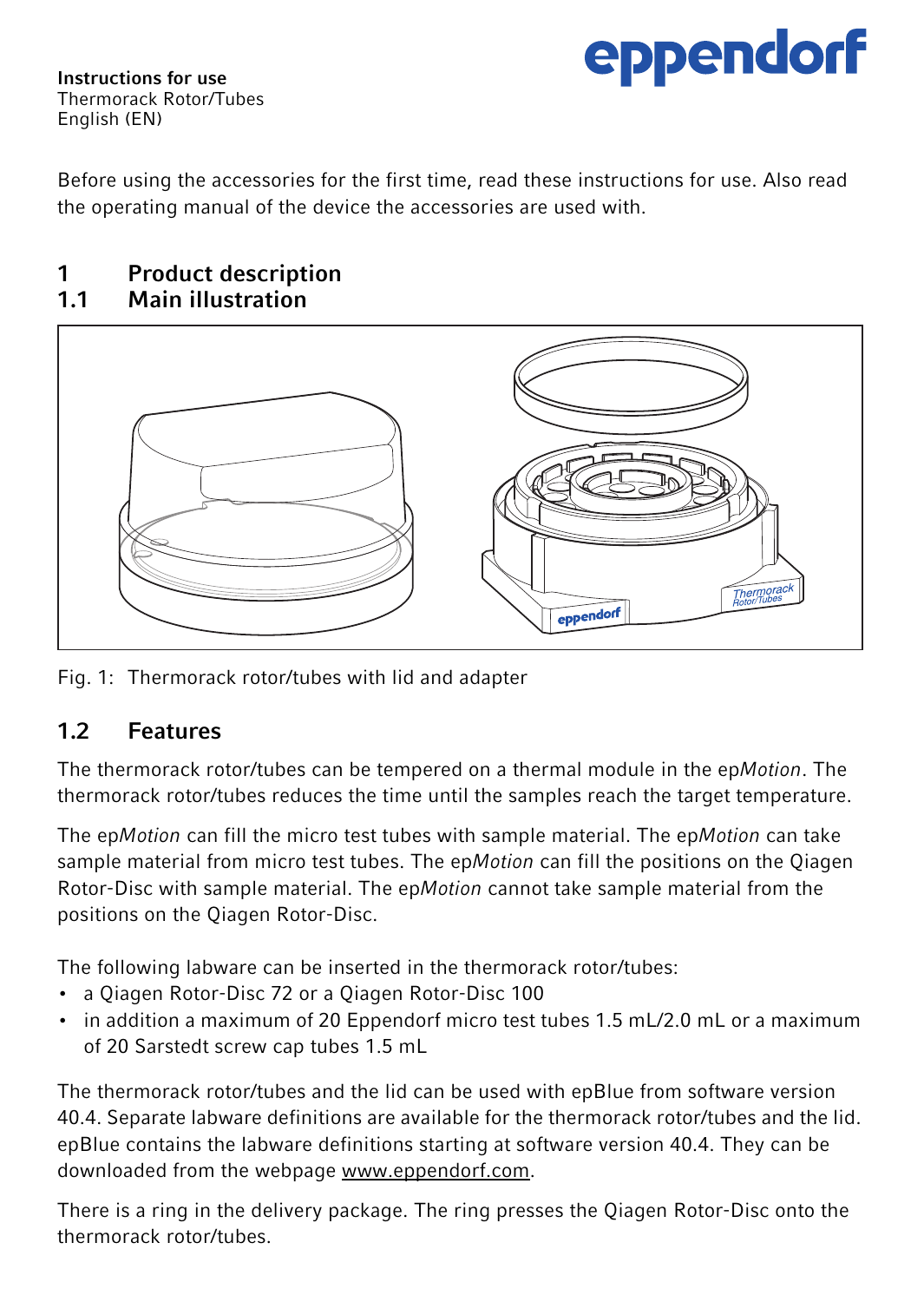<sup>2</sup> Instructions for use Thermorack Rotor/Tubes English (EN)

# 2 Safety<br>2.1 Warnii

### Warnings for intended use



#### CAUTION! Risk of burns at the hot thermorack.

During operation, the thermorack reaches temperatures of up to 96 °C.

- Do not touch the hot thermorack
- Wait until the thermorack has completely cooled down.

### 3 Operation

### 3.1 Placing the thermorack on the worktable

The thermorack rotor/tubes occupies 2 positions on the worktable. The position directly behind the thermorack cannot be equipped with labware.

During application, the lid of the thermorack rotor/tubes can be removed and transported by means of the gripper. The gripper places the lid on an adapter.



Fig. 2: Placing the thermorack and adapter on the worktable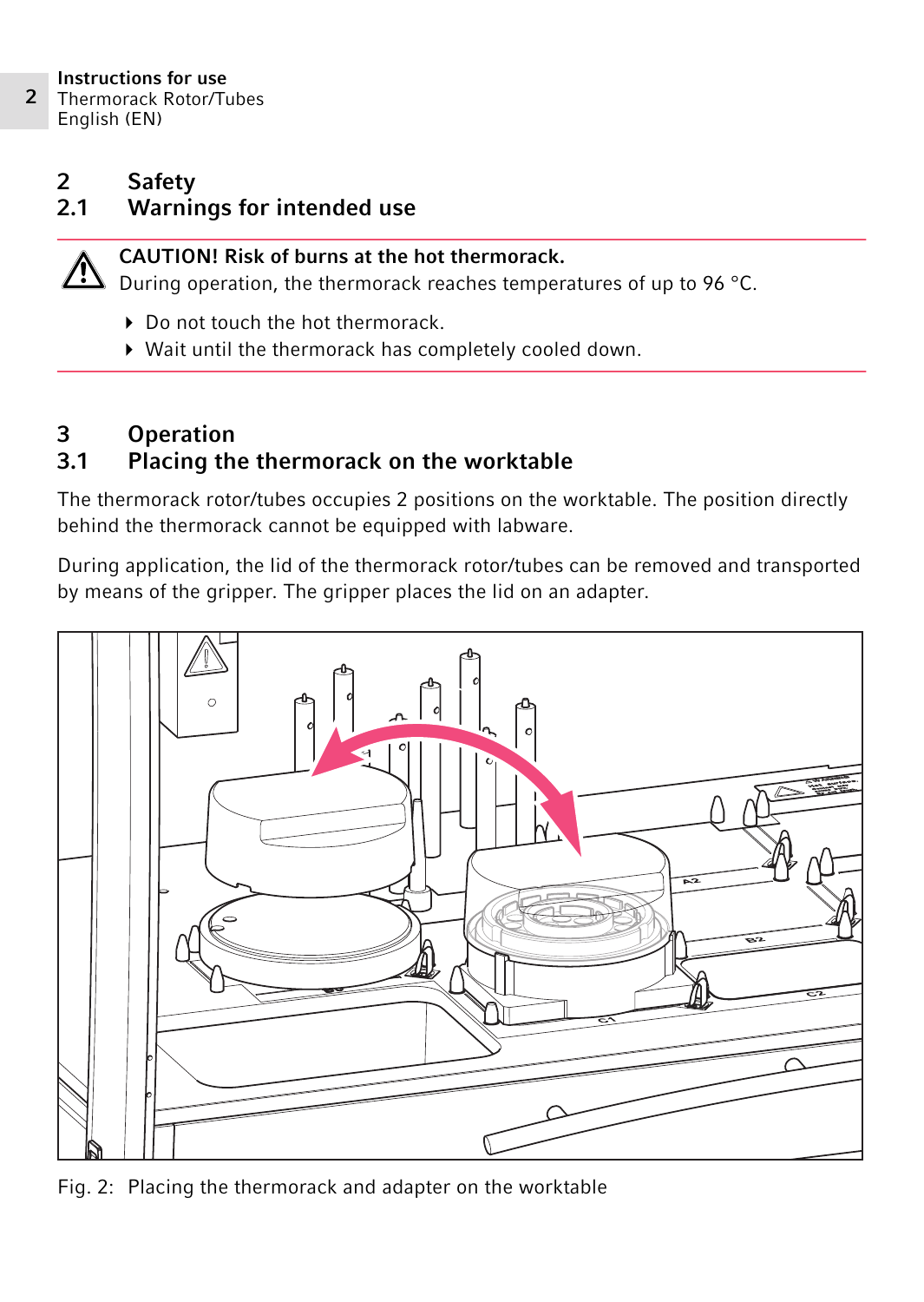- 1. Place the equipped thermorack rotor/tubes on a position in the following row:
	- ep*Motion* 5070: row B
	- ep*Motion* 5073: row C
	- ep*Motion* 5075: row C
- 2. Place the ring on the Qiagen Rotor-Disc.
- 3. Place the adapter for the lid of the thermorack rotor/tubes on position B0. The adapter for the lid cannot be placed on the ep*Motion* 5070 and ep*Motion* 5070. The devices do not have the place B0.

| Order no.       | <b>Description</b>                                         |
|-----------------|------------------------------------------------------------|
| (International) |                                                            |
| 5075 751.526    | <b>Thermorack Rotor/Tubes</b>                              |
|                 | <b>Lid for Thermorack Rotor/Tubes</b>                      |
| 5075 751.640    | with adapter for placing the lid on the epMotion worktable |
|                 | Eppendorf Safe-Lock Tubes 1.5 mL                           |
|                 | 1,000 pieces, clear                                        |
| 0030 120.086    | <b>Eppendorf Quality</b>                                   |
|                 | Eppendorf Safe-Lock Tubes 2.0 mL                           |
|                 | 1,000 pieces, clear                                        |
| 0030 120.094    | <b>Eppendorf Quality</b>                                   |

#### 4 Ordering information